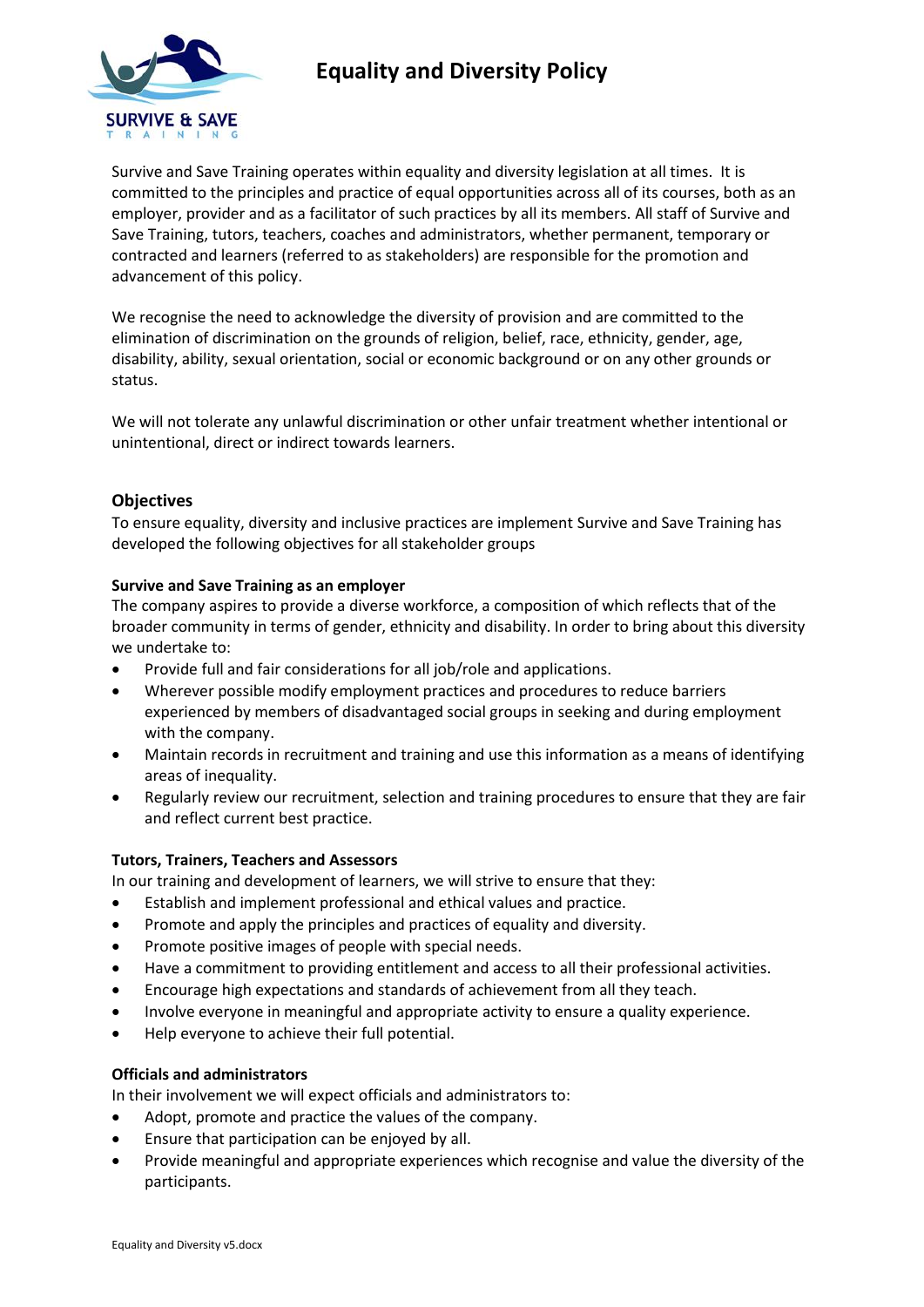

• Actively encourage the participation and involvement of people from disadvantaged or underrepresented groups of the community.

#### **Learners**

In their involvement with Survive and Save Training we will expect learners to:

- Recognise the diverse community that we work in
- Treat all learners, tutors, trainers, administrators and anyone else associated with the delivery of courses with dignity and respect.
- Identify to Survive and Save Training prior to the programme / course commencing, wherever possible, any specific requirements eg medical conditions, learning needs, religious requirements that may affect them or need to be taken in to account during the programme / course.

| <b>Bullying</b>            | The misuse of power or position to persistently criticise, humiliate or<br>undermine an individual's confidence.                                                                                                                                                                                                                                                                                                                                                                                                    |
|----------------------------|---------------------------------------------------------------------------------------------------------------------------------------------------------------------------------------------------------------------------------------------------------------------------------------------------------------------------------------------------------------------------------------------------------------------------------------------------------------------------------------------------------------------|
| Direct<br>Discrimination   | Treating someone less favourably than you would treat others because of a<br>protected characteristic                                                                                                                                                                                                                                                                                                                                                                                                               |
| Indirect<br>Discrimination | Applying a provision, criterion or practice, on the face of it, applies equally to<br>all but in practice can disadvantage individuals with a particular protected<br>characteristic. Such requirements or conditions are lawful only if they can be<br>objectively justified                                                                                                                                                                                                                                       |
| Harassment                 | Engaging in unwanted conduct relating to a relevant protected characteristic<br>or unwanted conduct of a sexual nature where the conduct has the purpose<br>or effect of violating the recipient's dignity or creating an intimidating, hostile,<br>degrading, humiliating or offensive environment for the recipient, or any<br>other individual affected by such conduct. Survive and Save Training is<br>committed to ensure that its stakeholders are able to conduct their activities<br>free from harassment. |
| Victimisation              | Subjecting someone to a detriment because he/she has in good faith taken<br>action under the Equality Act 2010 (or equivalent legalisation) by bringing<br>proceedings, giving evidence or information in relation to proceedings,<br>making an allegation that a person has contravened the Equality Act 2010 (or<br>equivalent legalisation) or doing any other thing for the purpose of or in<br>connection with the Equality Act 2010 or equivalent legalisation)                                               |

Unlawful discrimination can take any of the following forms:

#### **Procedure**

- 1. If you consider that your treatment at anytime has been disrespectful you have the right to raise the issue with the Company Dicetor. The following information should be put in writing:
	- a. Your name and contact details
	- b. Programme / Course name, venue and dates (if applicable)
	- c. Details of the people involved (learners, Survive and Save Training employees etc)
	- d. Details of the issue being raised including the nature of behaviour
- 2. We will acknowledge your complaint within 5 working days of receipt.